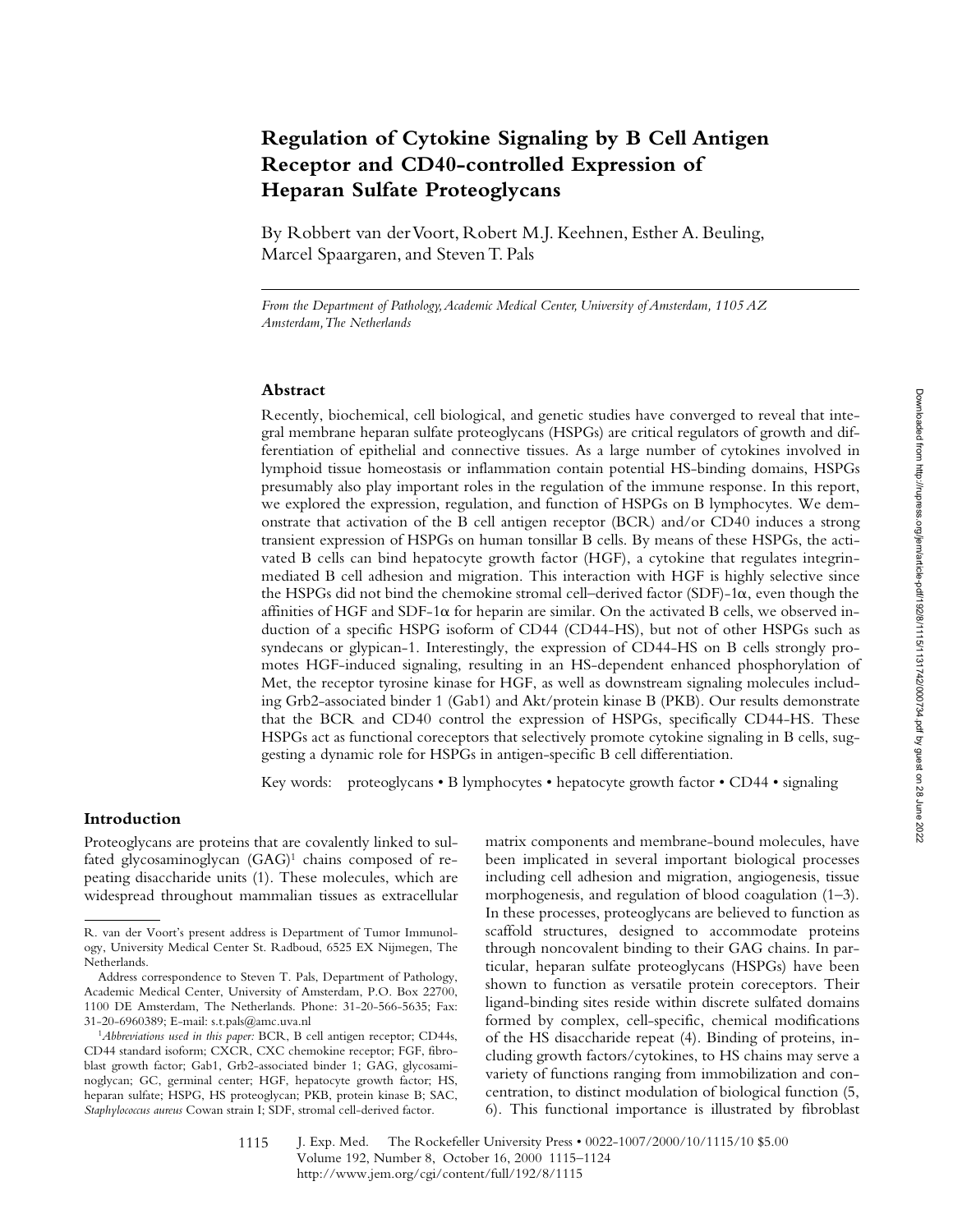growth factor (FGF)-2, whose binding to its signal-transducing receptors and consequent biological effects are critically dependent on its interaction with cell surface HSPGs (7, 8). Recently, several cell biological and genetic studies have provided compelling evidence for an in vivo role of cell surface HSPGs in growth control and morphogenesis in *Drosophila*, mice, and humans (9–14).

Most studies concerning the expression and function of cell surface HSPGs have focussed on epithelial cells and fibroblasts, but these molecules presumably also play important roles in the immune system. A vast number of cytokines involved in lymphoid tissue homeostasis or inflammation bind to heparin, a GAG structurally related to HS. These cytokines, which include chemokines as well as interleukins and hematopoietic growth factors, e.g., IL-3, IL-8, GM-CSF, and hepatocyte growth factor (HGF) (15–20), can thus be potentially immobilized by HSPGs. HSPGs expressed on the luminal surface of endothelial cells have been shown to bind chemokines produced at sites of inflammation (21), thereby preventing their immediate dilution by the blood stream. Presentation of HSPG-bound chemokines, e.g., macrophage inflammatory protein 1 $\beta$ and IL-8, to leukocytes plays a crucial role in activating the leukocyte integrins that mediate stable adhesion to and transmigration across the vessel wall (22, 23). However, chemokines and other heparin-binding cytokines do not exclusively act at the endothelial–blood interface. They also play key roles in the regulation of lymphocyte trafficking within lymphoid tissues and are involved in the control of lymphocyte growth, differentiation, and survival (24). This suggests that cell surface HSPGs on cells of the immune system, such as lymphocytes and antigen-presenting cells, might also be involved in the regulation of cytokine responsiveness. To explore this hypothesis, we have studied the expression, identity, regulation, and function of HSPGs on human tonsillar B cells. We show that ligation of the B cell antigen receptor (BCR) or CD40, two key receptors in the initiation of antigen-specific B cell differentiation (25– 29), induces a strong upregulation of cell surface HSPGs, specifically of CD44-HS. These HSPGs enable B cells to selectively bind HGF, a growth factor that induces integrin-dependent adhesion and migration of B cells (30, 31). Moreover, we show that CD44-HS strongly potentiates HGF-induced signaling in B cells.

### **Materials and Methods**

*Antibodies.* Mouse mAbs used were anti–pan-CD44, Hermes-3 (IgG2a [32]); anti-CD44v3, 3G5 (IgG2b; R&D Systems); anti-HS, 10E4 (IgM; Seikagaku); anti-desaturated uronate from heparitinase-treated HS (anti- $\Delta$ HS-stub), 3G10 (IgG2b; Seikagaku); anti-HGF, 24612.111 (IgG1; R&D Systems); anti-Met, DO24 (IgG2a; Upstate Biotechnology); anti–CXC chemokine receptor (CXCR)4, 12G5 (IgG2a; BD PharMingen); anti–syndecan-1, 1D4 (IgG1; CLB); anti–syndecan-2, 10H4 (IgG1 [33]); anti–syndecan-4, 8G3 (IgG1 [34]); anti–glypican-1, S1 (IgG1 [35]); antiphosphotyrosine, PY-20 (IgG2b; Affiniti BioReagents, Inc.); and IgG1, IgG2a, IgG2b, and IgM control Abs (ICN Biomedicals). Polyclonal Abs used were rabbit anti-Met, C-12 (IgG; Santa Cruz

Biotechnology, Inc.); rabbit anti–Grb2-associated binder 1 (Gab1; Upstate Biotechnology); rabbit anti–stromal cell–derived factor (SDF)-1a (PeproTech); rabbit anti-Akt (H-136; Santa Cruz Biotechnology, Inc.); phospho-specific rabbit anti-Akt (Ser 473; New England Biolabs, Inc.); RPE-conjugated goat anti–mouse (Southern Biotechnology Associates); biotin-conjugated swine anti–rabbit (Dako); horseradish peroxidase (HRP)-conjugated goat anti– rabbit (Dako); and HRP-conjugated rabbit anti–mouse (Dako). In addition, we used RPE-conjugated streptavidin (Dako).

*B Cell Isolation and Culturing.* B cells were isolated from human tonsils as described previously (36). Total B cell fractions were  $>97\%$  pure as determined by FACS<sup>®</sup> analysis. B cells were cultured in RPMI 1640 containing 10% FCS, 2 mM l-glutamine, 100 IU/ml penicillin, and 100 IU/ml streptomycin (all from GIBCO BRL/Life Technologies). Some media were supplemented with either 50 ng/ml PMA (Sigma-Aldrich), 0.002% *Staphylococcus aureus* Cowan strain I (SAC; Calbiochem-Novabiochem),  $1 \mu g/ml$  Immunobeads with covalently bound rabbit anti–human Ig (Irvine Scientific), 100 U/ml IL-2 (Eurocetus), 100 U/ml IL-4 (Genzyme), 0.5 ng/ml IL-6 (CLB), or 25 ng/ml IL-10 (Genzyme).

For CD40 ligation, B cells were cultured on irradiated (7,000 rads) CD40L (CD154)-transfected or, as a control, wild-type L cells (37).

*Cell Lines and Transfectants.* The Burkitt's lymphoma cell line Namalwa was purchased from American Type Culture Collection. The cells were cultured in RPMI 1640 (GIBCO BRL/Life Technologies) supplemented with 10% Fetal Clone I serum (Hy-Clone Laboratories), 10% FCS (Integro), 2 mM L-glutamine, 100 IU/ml penicillin, and 100 IU/ml streptomycin (all GIBCO BRL/Life Technologies). The Namalwa cell lines transfected with CD44s (Nam-SM) or CD44v3-10 (Nam-V3M) were described previously (30, 38).

*Enzyme Treatments.* For enzymatic cleavage of HS, cells or tissue sections were treated with 10 mU/ml heparitinase (*Flavobacterium heparinum*, EC 4.2.2.8; ICN Biomedicals) in RPMI 1640 (GIBCO BRL/Life Technologies) at  $37^{\circ}$ C for 3 h. The cleavage of HS by heparitinase was determined by the loss of cell surface–expressed HS (mAb 10E4), and the simultaneous gain of HS-stub expression (mAb 3G10). Chondroitinase treatment was used as a specificity control.

*FACS® Analysis.* FACS® analyses using a single or triple staining technique were described previously (39, 40). For cytokine binding assays, cells were incubated with saturating concentrations (20 nM) of recombinant human HGF or recombinant human SDF-1 $\alpha$  (both R&D Systems) in PBS for 1 h, before the Ab incubations. This step was followed by washing with FACS buffer. For blocking studies, cells were incubated with 125 nM recombinant human FGF-2 or recombinant human SDF-1 $\alpha$ (both R&D Systems) in PBS at  $4^{\circ}$ C for 1 h, before the incubation with HGF.

*Immunoprecipitation and Western Blot Analysis.* Immunoprecipitation and Western blotting were performed as described (39). For the immunodepletion experiments, the lysates were immunoprecipitated twice and the lysate remaining after the second immunodepletion and the immunoprecipitate obtained during the first immunoprecipitation were analyzed by Western blotting.

#### **Results**

*Expression and Regulation of HSPGs on Human B Cells.* We investigated the expression of HSPGs on the cell surface of resting and activated human tonsillar B cells by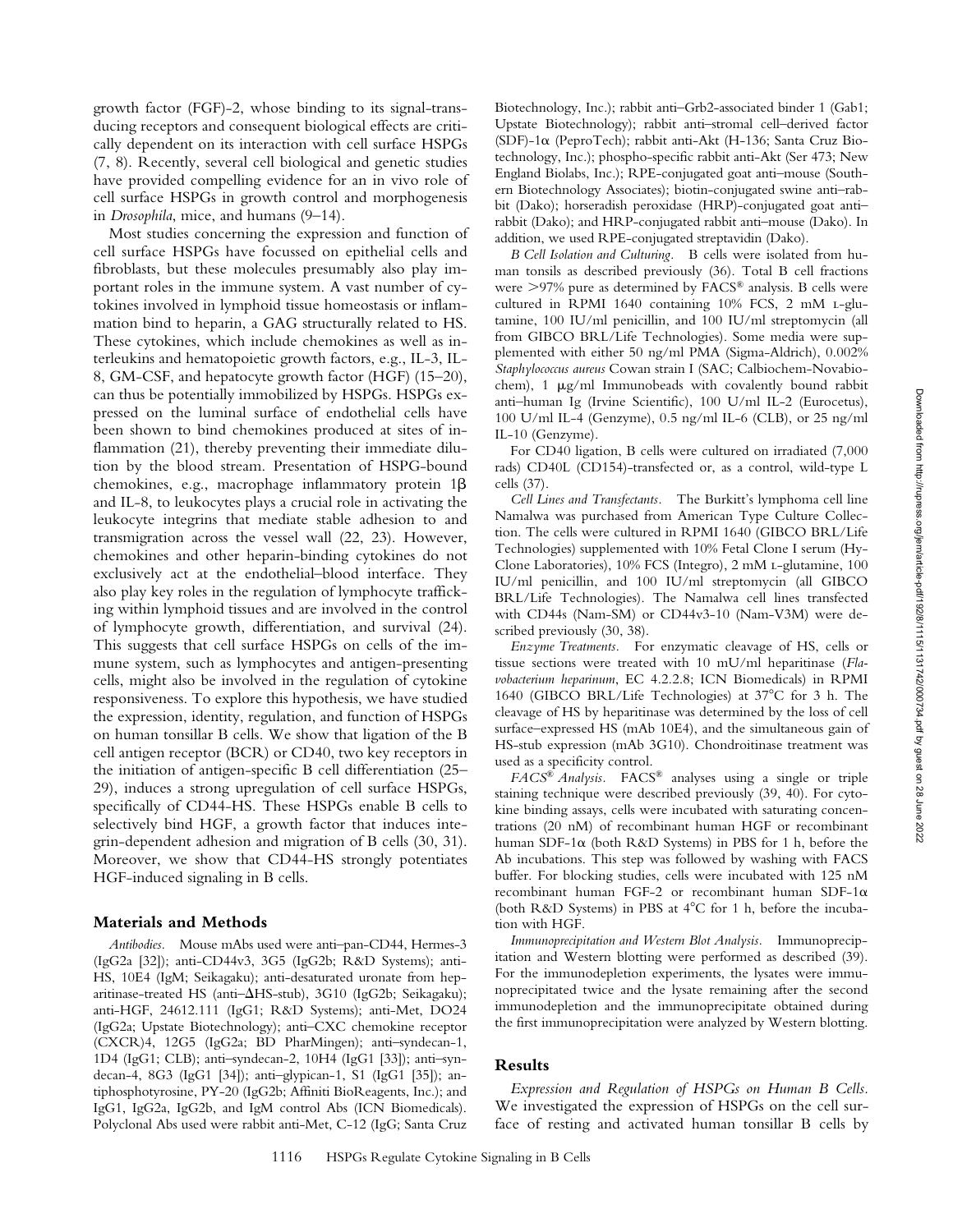

Figure 1. Activation via the BCR and CD40 induces strong expression of HSPGs on B cells. Tonsillar B cells were cultured on CD40L-transfected L cells or wild-type L cells, in the presence or absence of BCR stimuli, i.e., anti-Ig immunobeads (Ig) or SAC, for 0, 24, or 48 h, and analyzed by FACS®. Expression of HSPGs is given as the mean fluorescence intensity of the anti- $\Delta$ HS-stub staining after heparitinase treatment minus its staining before treatment.

means of FACS® analysis, using mAb 10E4, against an epitope on HS chains. In addition, we used mAb 3G10, recognizing the  $\Delta$ HS-stubs that remain present on HSPG core proteins after heparitinase treatment. HSPGs were hardly detectable on freshly isolated tonsillar B cells. However, upon stimulation of these cells with the phorbol ester PMA, we observed a strong induction of HSPGs (data not shown). This observation prompted us to explore whether

HSPGs can also be induced by physiological B cell activators. Since engagement of the BCR and CD40 plays a key role in the initiation of T cell–dependent B cell responses and in the formation of germinal centers (GCs) (25–29), we assessed whether activation via these receptors also leads to HSPG upregulation. Tonsillar B cells were cultured on CD40 ligand (CD40L)-transfected L cells or, as a control, on wild-type L cells, in the presence or absence of BCR stimuli (anti-Ig Abs or SAC). As is shown in Fig. 1, concurrent ligation of CD40 and the BCR induced a strong induction of HSPGs on the B cells. Single triggering of either the BCR or CD40 also led to enhanced HSPG expression, although the HSPG levels were lower than those obtained upon dual receptor ligation. In contrast, stimulation by various cytokines including IL-2, IL-4, IL-6, and IL-10 did not lead to a significant induction of HSPGs (data not shown). These data identify activation via the BCR and CD40 as major signals for the induction of HSPG expression on tonsillar B cells.

*HSPGs on Activated B Cells Selectively Bind HGF.* HSPGs are capable of highly selective cytokine binding and presentation (4). To explore the cytokine-binding ability and specificity of the HSPGs expressed on activated B cells, we tested their capacity to bind two distinct cytokines with established heparin-binding capacity, i.e., HGF and SDF- $1\alpha$  (18, 41). Although they are structurally unrelated— HGF belongs to the plasminogen-related growth factor family (42) and SDF-1 $\alpha$  is a chemokine (43)—these cytokines have both been implicated in the regulation of B cell adhesion and migration (30, 31, 41, 43). In agreement with the data presented in Fig. 1, culturing of tonsillar B cells on CD40L-transfected, but not on wild-type, L cells led to a strong induction of HS (Fig. 2 A). In parallel, these B cells acquired a vast capacity to bind HGF (Fig. 2 A). This HGF binding was largely dependent on HS, since  $>80\%$  was lost



**Figure 2.** HSPGs on activated B cells bind HGF but not SDF-1 $\alpha$ . (A) CD40 stimulation induced HS expression and HGF binding, but not SDF-1 binding. Tonsillar B cells were analyzed by FACS® for HS expression and for their capacity to bind HGF or SDF-1 $\alpha$  after being cultured on CD40L-transfected L cells or wild-type L cells for 48 h. To determine the involvement of HS, the cells were analyzed after control or heparitinase treatment. Expression of HS is given as the mean fluorescence intensity after staining with anti-HS mAb 10E4 minus staining with an isotypematched control mAb. Binding of HGF or SDF-1 $\alpha$  is given as the mean fluorescence intensity of cells that were incubated with one of the cytokines, washed, and stained with

a cytokine-specific Ab, minus the mean fluorescence intensity of identically stained control cells. (B) Effect of CD40 stimulation on Met and CXCR4 expression. Expression of the receptor for HGF, Met, and the receptor for SDF-1a, CXCR4, on unstimulated or CD40L-stimulated tonsillar B cells was analyzed by FACS®. Expression of Met or CXCR4 is given as the mean fluorescence intensity after staining with receptor-specific mAbs, minus the mean fluorescence intensity after staining with an isotype-matched control mAb.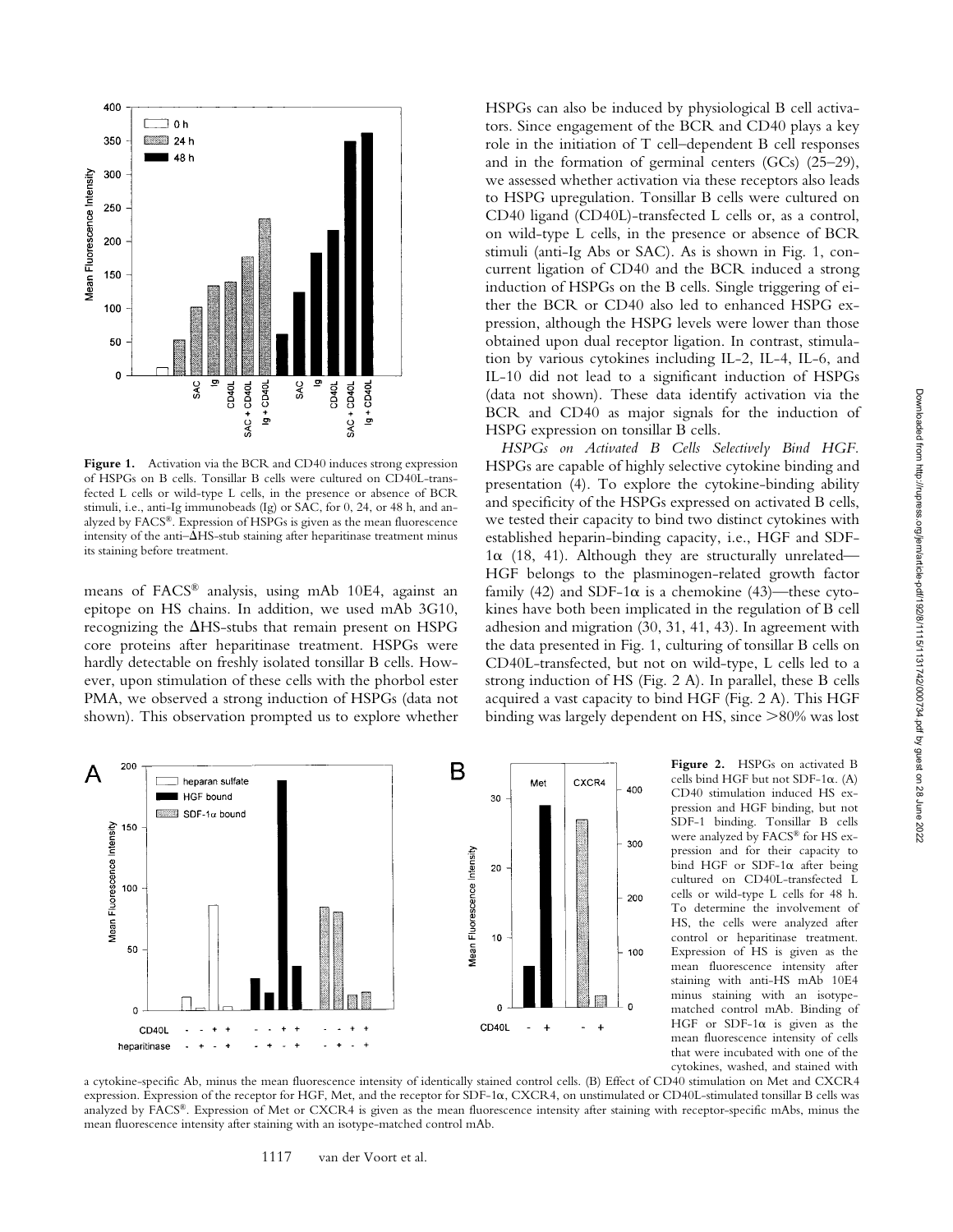after heparitinase treatment of the B cells (Fig. 2 A). The HGF that remained present on the cells after heparitinase treatment most probably was bound to its receptor tyrosine kinase Met, as Met was also induced by CD40 ligation (Fig. 2 B). In contrast to HGF, binding of SDF-1 $\alpha$  to the B cells was completely independent of HS: the HSPGlow B cells that were cultured on wild-type L cells had a much greater SDF-1 $\alpha$  binding capacity than the HSPG<sup>high</sup> B cells cultured on CD40L-transfected L cells (Fig. 2 A). Moreover, heparitinase treatment did not have any effect on SDF-1 $\alpha$ binding. The differences in SDF-1 $\alpha$  binding between resting and activated cells were directly related to differential expression of CXCR4, the high affinity receptor for SDF-1a: expression of this receptor strongly decreased as a result of CD40 ligation (Fig. 2 B).

*Activated B Cells Express HSPG Forms of CD44.* The above data show that, upon their activation, B cells acquire cell surface–expressed HS chains that are capable of selective growth factor binding. This may be the consequence of either upregulation of proteoglycan core protein(s) or upregulation or activation of the enzymes involved in HS synthesis. To address this issue and to identify the proteoglycan core proteins carrying the HS chains, we employed mAbs against a panel of defined proteoglycan core proteins, i.e., the syndecans-1, -2, and -4, glypican-1, and CD44. As is shown in Fig. 3 A, B cell activation enhanced expression of CD44 splice variants containing epitopes encoded by exon v3, which can be decorated with HS (39, 44). By contrast, no basal expression, or induction of the distinct syndecans or glypican-1, was observed after B cell activation via CD40 and/or the BCR (Fig. 3 A, and data not shown).

To ensure that the CD44 isoforms expressed by activated tonsillar B cells are indeed decorated with HS chains, CD44 was immunoprecipitated from resting and activated B cells and the immunoprecipitates were analyzed on Western blot for the presence of CD44 and HS. Whereas both unstimulated and CD40L-stimulated B cells expressed the 90-kD "standard" isoform of CD44 (CD44s; Fig. 3 B), activation via CD40, in addition, induced expression of a 200-kD CD44 isoform (Fig. 3 B). Upon restaining the blot, only this 200-kD CD44 isoform was found to be modified with HS. By its size, the CD44-HS isoform on activated B cells resembles the HS-modified CD44v3-10 isoform expressed on Namalwa cells (Fig. 3 B), suggesting that they are the products of similar or identical transcripts.

Since we demonstrated in Fig. 2 that the HSPGs induced upon B cell activation specifically bound HGF but not SDF-1 $\alpha$ , we investigated the ability of CD44-HS to bind HGF and SDF-1 $\alpha$ . For this purpose, we employed Namalwa B cells transfected with either the CD44-HS isoform CD44v3-10, or the isoform CD44s, which does not contain an HS-attachment site (44). Indeed, as shown in Fig. 4 A, only the Namalwa cells transfected with CD44v3-10 expressed HS. Moreover, in contrast to HGF,  $SDF-1\alpha$  did not bind to these cells in an HS-dependent manner (Fig. 4 B). Furthermore, in contrast to the heparinbinding growth factor FGF-2, SDF-1 $\alpha$  did not compete

140

120

100

80

60

40

20



1118 HSPGs Regulate Cytokine Signaling in B Cells

**Figure 3.** CD40 stimulation induces expression of CD44-HS on tonsillar B cells. (A) CD44-HS, but not syndecan-1, is induced by CD40 stimulation. Expression of syndecan-1 or CD44v3 by tonsillar B cells cultured on CD40L-transfected L cells or wild-type L cells for 0, 24, or 48 h was analyzed by FACS<sup>®</sup>. Expressions are given as the mean fluorescence intensity after staining with anti–syndecan-1 or anti-CD44v3, minus the staining with isotype-matched control mAbs. (B) CD44v3 isoform(s) on CD40-activated B cells are decorated with HS. CD44 was immunoprecipitated from tonsillar B cells that had been cultured on wild-type L cells or CD40L-transfected L cells for 48 h, and immunoblotted with anti– pan-CD44 (left), or with anti- $\Delta$ HS-stub (right). To allow the detection of  $\Delta$ HS-stubs, the cells had been treated with heparitinase before immunoprecipitation. Namalwa B cells transfected with the HSPG CD44v3-10 (Nam-V3M) were used as a positive control.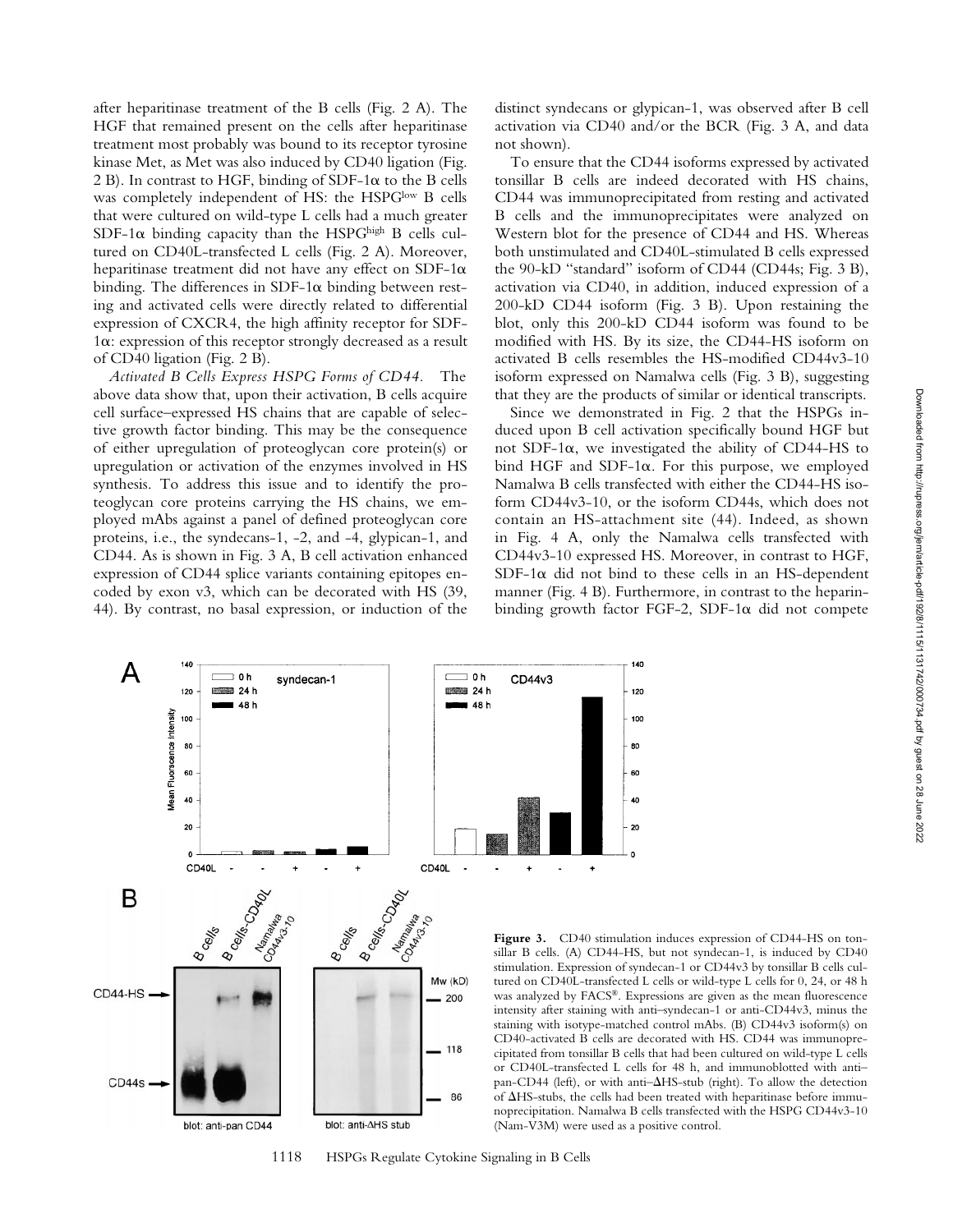

**Figure 4.** HGF, but not SDF-1a, binds to CD44v3-10 (CD44-HS). (A) Namalwa B cells stably transfected with CD44v3-10 (Nam-V3M) express HS, whereas those transfected with CD44s (Nam-SM) do not. (B) Namalwa B cells stably transfected with CD44v3-10 (Nam-V3M) express Met and CXCR4 and show HS-dependent binding of HGF but not of SDF-1a. Nam-V3M cells were analyzed by FACS® for their expression of HS, Met, or CXCR4. In addition, their capacity to bind HGF or SDF-1a is shown. To determine the involvement of HS, the cells were analyzed after control or heparitinase treatment. Expression of HS, Met, or CXCR4 is given as the mean fluorescence intensity after staining with specific mAbs minus the mean fluorescence intensity after staining with an isotype-matched control mAb. Binding of HGF or SDF-1a is given as the mean fluorescence intensity of cells that were incubated with one of the cytokines, washed, and stained with a cytokine-specific Ab, minus the mean fluorescence intensity of identically stained control cells. (C) HGF binding to CD44v3-10 is cross-blocked by FGF-2 but not by SDF-1a. HGF binding to Namalwa CD44v3-10 transfectants was analyzed by FACS® as described above. Before the incubation with HGF, the cells were incubated with a range of concentrations of either FGF-2 or SDF-1 $\alpha$ .

with HGF for binding to the cells, even at concentrations exceeding those of FGF-2 by more than a factor of 10 (Fig. 4 C). Taken together, these results indicate that ligation of CD40 on tonsillar B cells induces the expression of CD44- HS, most likely the CD44v3-10 isoform. This CD44 isoform is capable of selectively recruiting HGF to the B cell surface.

*Cell Surface HSPGs Regulate Met Signaling in B Cells.* The above data suggest a role for HSPGs, specifically CD44-HS, in the regulation of HGF/Met signaling. To address this hypothesis, we employed Met<sup>+</sup> Namalwa B cells transfected with either a CD44-HS isoform (CD44v3- 10), or, as a control, with a CD44 isoform that cannot be decorated with HS (CD44s) (39). Upon HGF stimulation, a strong phosphorylation of Met was induced in the cells expressing CD44-HS, whereas phosphorylation in the cells expressing CD44s was weak (Fig. 5 A). HS moieties decorating CD44 were responsible for the strongly enhanced Met phosphorylation in the cells carrying CD44-HS, as heparitinase treatment reduced the HGF induced phosphorylation to the control level observed in the cells expressing CD44s (which lack HS) (Fig. 5 A). The strong potentiation of Met signaling by HS on the B cell surface was not present only at the level of receptor phosphorylation: as is show in Fig. 5 B, upon HGF stimulation a broad band representing (a) hyperphosphorylated protein(s) of  $\sim$ 110–120 kD was detected in the lysates of B cells expressing CD44- HS, but not in those expressing CD44s. Like the Met phosphorylation, this hyperphosphorylation was HS dependent (Fig. 5 B). By performing immunodepletion experiments, we observed that the broad band was actually composed of (at least) two bands (Fig. 5 C). The lower of these bands was identified as Gab1 (Fig. 5 C), an adapter

protein that can associate with the cytoplasmic docking site of Met (45). Indeed, in anti-Gab1 immunoprecipitates, we detected a phosphorylated protein of  $\sim$ 145 kD which probably represents Met (Fig. 5 C). In addition to Gab1 phosphorylation, a strongly enhanced activation of Akt, also referred to as protein kinase B (PKB), was found upon HGF stimulation in cells expressing CD44-HS compared with cells expressing CD44s (Fig. 5 D). Again, enhanced Akt activation was HS dependent, as it could be abrogated by heparitinase treatment of the cells expressing CD44-HS but not CD44s (Fig. 5 D). Taken together, these data demonstrate that CD44-HS is capable of regulating HGF/Met signaling in B cells in an HS-dependent fashion.

#### **Discussion**

HS proteoglycans are involved in regulating the growth, migration, and differentiation of epithelial cells and fibroblasts (1, 3, 7–9). During these processes, HSPGs immobilize and oligomerize cytokines and present them to their high affinity receptors (5, 46–48). In this way, HSPGs create niches in the microenvironment and regulate cytokine responses. Since a large number of cytokines involved in lymphoid tissue homeostasis or inflammation contain potential HS-binding sites, HSPGs presumably also play important roles in the regulation of the immune response. However, the expression and function of HSPGs on the cell surface of lymphocytes, as well as within the extracellular matrix of the lymphoid tissues, have thus far remained largely unexplored. In this study, we investigated the regulation and function of HSPGs on human B cells. We demonstrate that expression of HSPGs on human B cells is dynamic and that HSPGs are capable of selective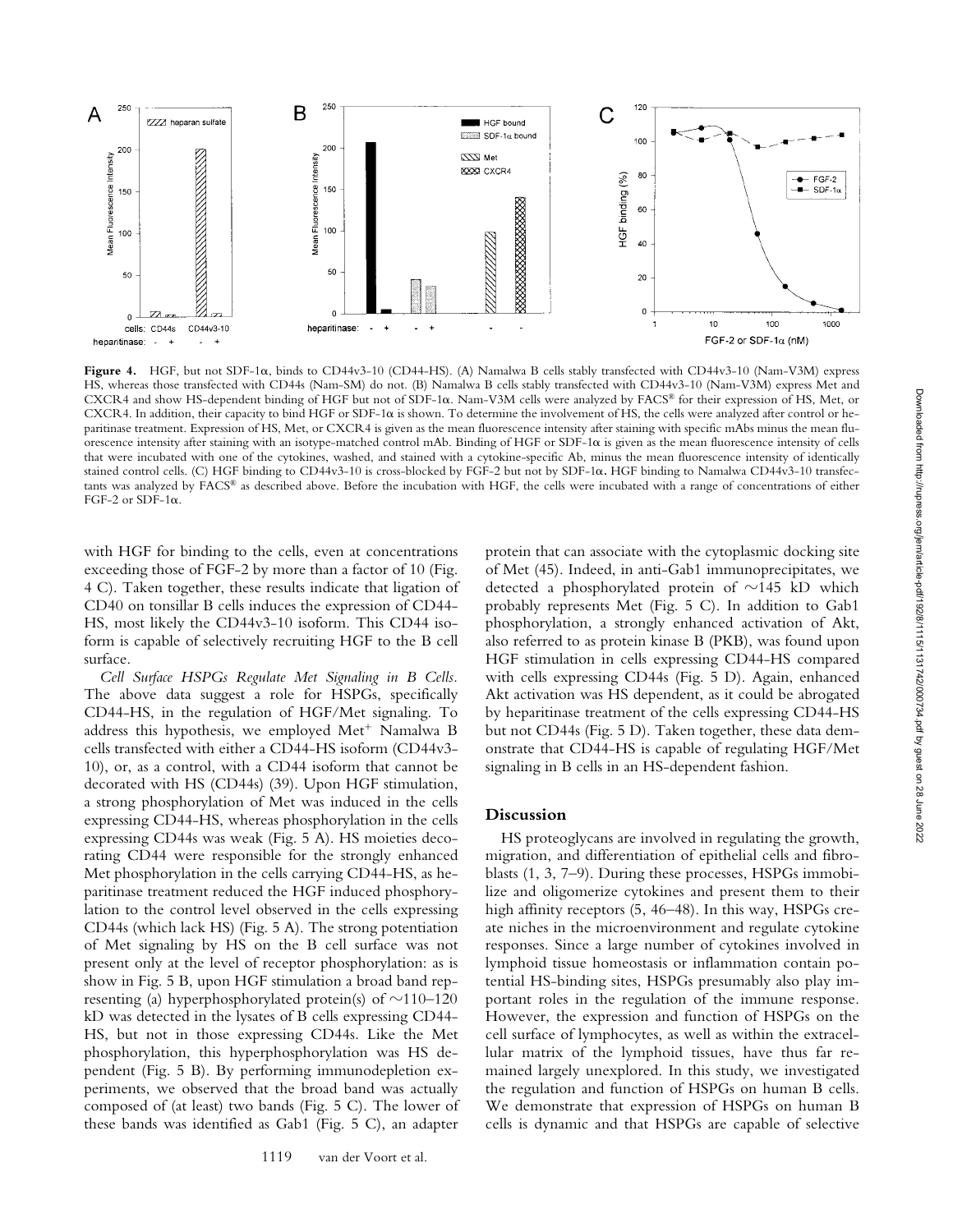

HGF/Met signaling in B cells in an HS-dependent fashion. (A) CD44-HS promotes HGFinduced tyrosine phosphorylation of Met. Namalwa B cells, stably transfected with either CD44v3-10 (v3), which is HS decorated, or CD44s (s), were treated with heparitinase, as indicated, and subsequently stimulated with HGF. Anti-Met immunoprecipitates were immunoblotted with antiphosphotyrosine (PY-20, top), or with anti-Met (bottom). (B) CD44-HS promotes HGF-induced tyrosine phosphorylation of proteins downstream of Met. An immunoblot of total cell lysates prepared from cells treated as described in A was stained with antiphosphotyrosine. The arrow indicates (a) highly phosphorylated protein(s) at 115–120 kD. (C) HGF-induced Gab1 phosphorylation is enhanced in the presence of CD44-HS. An immunoblot of immunodepleted Namalwa CD44v3-10 cell lysates (left) or their corresponding im-

**Figure 5.** CD44-HS promotes

munoprecipitates (right) is shown. Immunoprecipitation was performed with anti-Gab1 or control mAbs (C) as indicated. The blots were stained with antiphosphotyrosine (anti-PY, top) or anti-Gab1 (bottom). The arrowhead indicates a band probably representing coimmunoprecipitated Met, while the thin and thick arrows indicate an unidentified protein of  $\sim$ 115 kD and Gab1, respectively. (D) CD44-HS promotes HGF-induced activation of Akt/ PKB. Control or heparitinase-treated cells were incubated with HGF for 0, 2, or 10 min as indicated. Total cell lysates from the transfectants described in A were immunoblotted with anti–phospho-Akt (top) or anti-Akt (bottom).

cytokine binding and regulation of cytokine-induced signaling.

We observed that freshly isolated tonsillar B cells express low levels of HSPGs but that single or concurrent ligation of the BCR and CD40 induced a strong expression of HSPGs on the B cell surface (Fig. 1). These observations for the first time show that B cell triggering by physiological stimuli has a profound effect on their HSPG expression and suggest that B cells use cell surface HSPGs as a means of controlling their cytokine-binding capacity and responsiveness. To explore this hypothesis, we analyzed the binding of the cytokines HGF and SDF-1 $\alpha$  to HSPGs on activated B cells. These cytokines were selected because they bind heparin, a heavily sulfated HS proteoglycan, with similar affinities (41, 49, 50). Moreover, although HGF and SDF-1 $\alpha$  are structurally unrelated, they have both been implicated in the regulation of B cell adhesion and migration (30, 31, 51, 52). HGF is a 90-kD cytokine that induces complex responses in target cells, e.g., stimulation of motility, growth, and morphogenesis, by binding to the receptor tyrosine kinase Met (53–58). HGF is essential for vertebrate development, since knockout of the *HGF* or *Met* genes is lethal, causes abnormal development of the liver and placenta, and disrupts the migration of myogenic precursors to the limb buds (59–61). Other studies suggest important roles for HGF in tissue regeneration and in tumor growth, invasion, and metastasis (53, 62–64). The

CXC chemokine SDF-1 was originally identified as a pre-B cell growth-stimulating factor (65) and, more recently, has been implicated in a variety of processes, including hematopoiesis, cerebellar and vascular development, and cardiogenesis, by activating its receptor CXCR4 (66–69).  $SDF-1\alpha$  is a potent chemoattractant for hematopoietic progenitors, and induces migration of naive and memory, but not GC, B cells (43, 52, 69, 70).

We observed that the inducibly expressed HSPGs on CD40-activated B cells are capable of binding large quantities of HGF, but not SDF-1a. Instead, B cell activation resulted in a strongly decreased binding of SDF-1 $\alpha$  to the B cells (Fig. 2 A). This could be explained by the observation that CXCR4, the SDF-1 $\alpha$  receptor, was downregulated in response to CD40 triggering, in analogy to BCR-induced downregulation of CXCR4 (71; Fig. 2 B). The finding that HS moieties on B cells do not bind SDF-1 $\alpha$  was further corroborated by our observation that SDF-1 $\alpha$ , unlike the heparin-binding cytokine FGF-2, does not compete with HGF for HSPG binding (Fig. 4 C). Hence, upon their activation via the BCR and CD40, B cells not only gain expression of the HGF receptor Met (30) (Fig. 2 B), but also acquire the appropriate HSPGs, i.e, HSPGs with the capacity to bind large quantities of HGF. Thus, unlike interactions with heparin, the interaction between cytokines and the natural HSPGs that are induced during B cell activation appear to be highly selective, suggesting that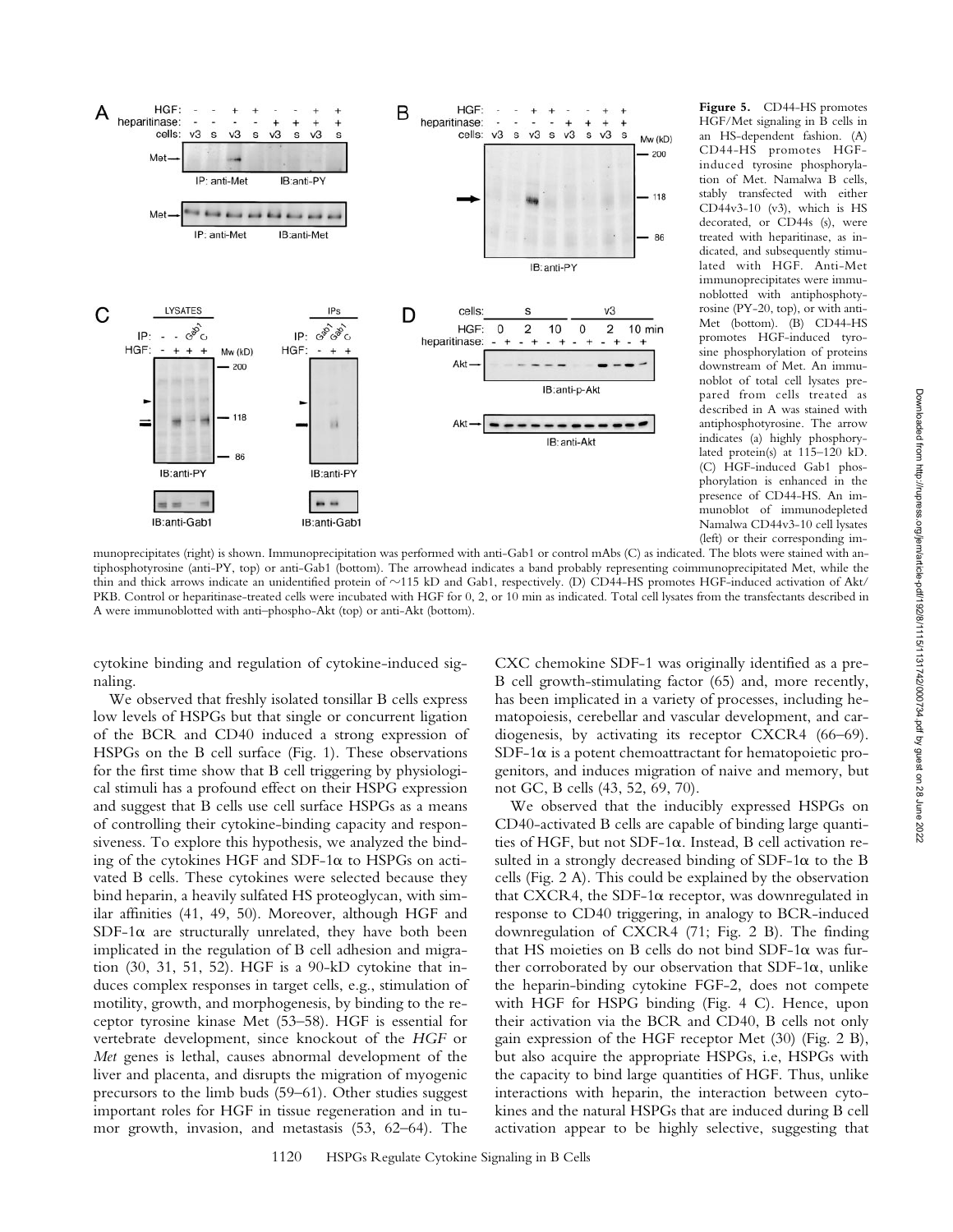HSPGs contribute an additional level of specificity to B cell–cytokine interactions and may coregulate B cell differentiation. Selectivity of HSPG–protein interactions has also been observed in other biological systems, including blood coagulation and embryonic development (2–4, 9). It is determined by the structural modifications of the HS chains, which take place within the Golgi complex, as well as by the nature of the core protein (4, 18).

HSPGs consist of HS chains covalently attached to a core protein. Ligation of CD40 resulted in a strong induction of cell surface–expressed CD44 splice variants containing the domain encoded by exon v3 (Fig. 3 A). This domain contains a consensus motif for HS attachment (39, 44), and we indeed confirmed that CD44 isoforms on activated B cells are decorated with HS (Fig. 3 B). The relative molecular mass of the HSPG form of CD44 on activated B cells was indistinguishable from that of a CD44v3-10 isoform expressed by Namalwa cells, suggesting that they are products of similar or identical transcripts (Fig. 3 B). Although we cannot exclude a contribution of other (unknown) core proteins, our findings identify CD44 as an important cell surface HSPG on activated B cells. As of yet, data on the expression and function of HSPGs in lymphocytes are scarce. The HSPG syndecan-1 can be expressed by human plasma cells, myeloma cells, and Reed-Sternberg cells of classical Hodgkin's disease (72–74), and syndecan-4 expression has been demonstrated in mouse B cells (75). Apart from a possible role in growth factor presentation, analogous to that observed for CD44-HS in this study, syndecan-1 and -4 may be important mediators of cell–cell adhesion since their transfection to B lymphoblastoid cell lines results in cell spreading and aggregation (76, 77).

Incubation of HGF with heparin or HS-derived oligosaccharides has been reported to promote phosphorylation of the HGF receptor Met (15). This prompted us to explore the impact of CD44-HS expression on HGFinduced signal transduction. Interestingly, we observed that the autophosphorylation of Met, as well as the phosphorylation of the kinase Akt/PKB, and of two proteins of 110– 120 kD is strongly promoted by expression of CD44-HS at the B cell surface (Fig. 5). Immunodepletion experiments indicated that the smaller of the two proteins represents Gab1, an adapter protein that can associate with Met (45; Fig. 5 C). The other hyperphosphorylated protein might represent p120-Cbl, a protein tyrosine kinase that participates in signal transduction via receptor tyrosine kinases, and that has been implicated in the regulation of integrin activation (78, 79). This is of particular interest, since stimulation of B cells with HGF results in enhanced integrindependent adhesion (see below).

Our observations suggest a scenario in which B cells, upon their activation by antigen and T cells, become insensitive to the migration-promoting activity of SDF-1 $\alpha$  as a result of downregulation of CXCR4. At the same time, they acquire the receptor tyrosine kinase Met (30) as well as HSPG, viz. CD44-HS, which allow them to selectively recruit HGF to the B cell surface, resulting in efficient HGF/Met signaling. We have previously shown that HGF

is produced by follicular dendritic cells and enhances integrin-dependent adhesion of B cells to fibronectin and vascular cell adhesion molecule (VCAM)-1. Hence, activation of the HGF/Met pathway may strengthen B cell adhesion, specifically to follicular dendritic cells, which is mediated by  $\alpha$ 4 $\beta$ 1/VCAM-1 (80). Interestingly, apart from establishing physical contact, outside-in signaling via  $\alpha$ 4 $\beta$ 1 presumably contributes to the B cell selection process in the GC by inhibiting apoptosis of B cells (36, 40). Since both integrin engagement and Met stimulation may lead to activation of Akt/PKB, a pathway reported to suppress apoptosis (81), it will be of interest to explore the collaborative effects of integrin and Met signaling on B cell survival.

In conclusion, our data demonstrate that the BCR and CD40 control the expression of HSPGs, specifically CD44-HS, on B cells. By selectively binding HGF to the B cell surface, these HSPGs act as functional coreceptors for HGF promoting signaling through Met, which suggests a role for these HSPGs in the regulation of antigen-specific B cell differentiation.

We thank Drs G. David, C.G. Figdor, and S. Jalkanen for mAbs.

This study was supported by grants from the University of Amsterdam and the Association for International Cancer Research (AICR).

*Submitted: 3 May 2000 Revised: 14 August 2000 Accepted: 24 August 2000*

#### **References**

- 1. Kjellen, L., and U. Lindahl. 1991. Proteoglycans: structures and interactions. *Annu. Rev. Biochem.* 60:443–475.
- 2. Jackson, R.L., S.J. Busch, and A.D. Cardin. 1991. Glycosaminoglycans: molecular properties, protein interactions, and role in physiological processes. *Physiol. Rev.* 71:481–539.
- 3. Iozzo, R.V. 1998. Matrix proteoglycans: from molecular design to cellular function. *Annu. Rev. Biochem.* 67:609–652.
- 4. Lindahl, U., M. Kusche-Gullberg, and L. Kjellen. 1998. Regulated diversity of heparan sulfate. *J. Biol. Chem.* 273: 24979–24982.
- 5. Schlessinger, J., I. Lax, and M. Lemmon. 1995. Regulation of growth factor activation by proteoglycans: what is the role of the low affinity receptors? *Cell.* 83:357–360.
- 6. Ruoslahti, E., and Y. Yamaguchi. 1991. Proteoglycans as modulators of growth factor activities. *Cell.* 64:867–869.
- 7. Rapraeger, A.C., A. Krufka, and B.B. Olwin. 1991. Requirement of heparan sulfate for bFGF-mediated fibroblast growth and myoblast differentiation. *Science.* 252:1705–1708.
- 8. Yayon, A., M. Klagsbrun, J.D. Esko, P. Leder, and D.M. Ornitz. 1991. Cell surface, heparin-like molecules are required for binding of basic fibroblast growth factor to its high affinity receptor. *Cell.* 64:841–848.
- 9. Selleck, S. 1998. Genetic analysis of functions for cell surface proteoglycans. *Matrix Biol.* 17:473–476.
- 10. Reichsman, F., L. Smith, and S. Cumberledge. 1996. Glycosaminoglycans can modulate extracellular localization of the wingless protein and promote signal transduction. *J. Cell Biol.* 135:819–827.
- 11. Pilia, G., R.M. Hughes-Benzie, A. MacKenzie, P. Baybayan,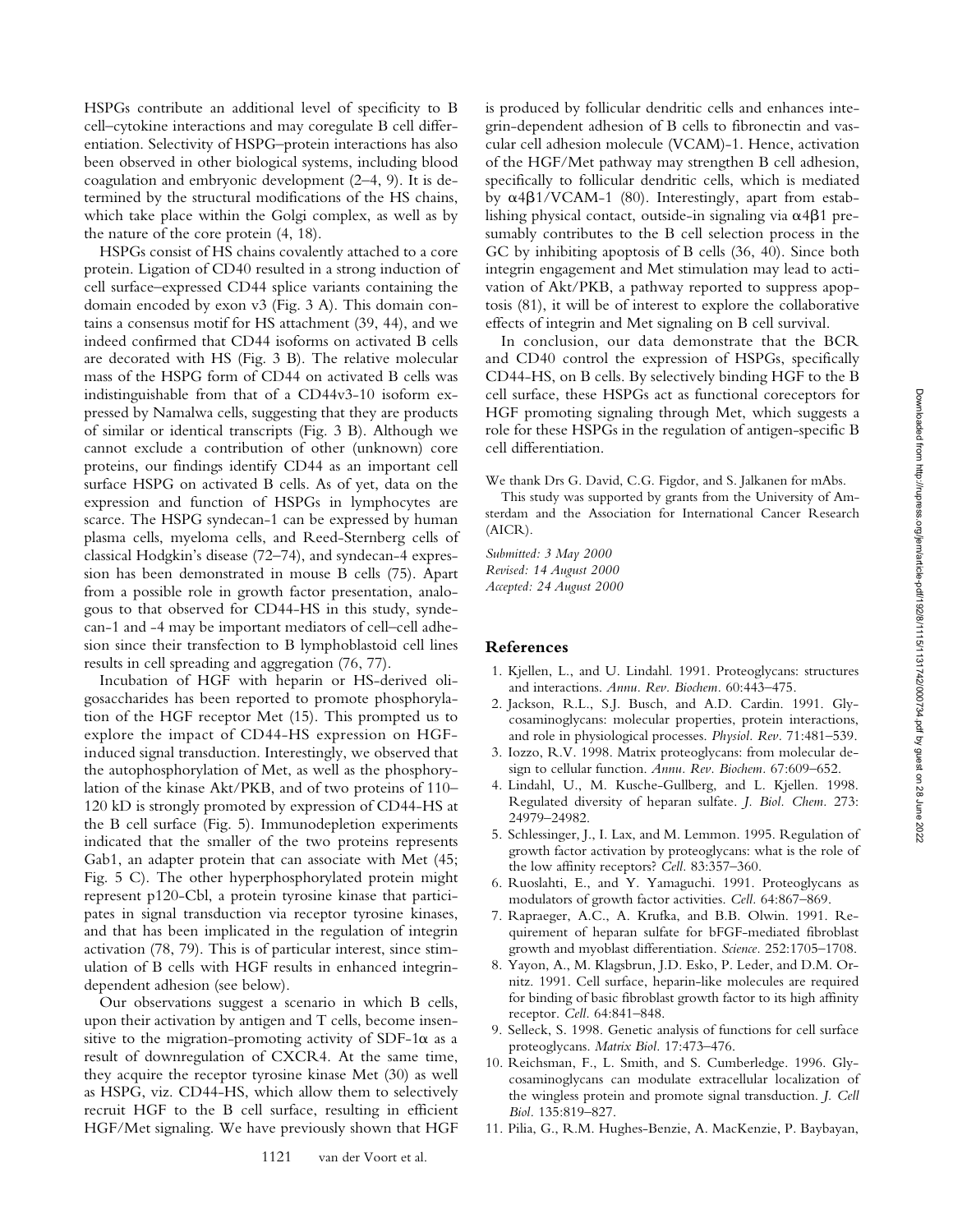E.Y. Chen, R. Huber, G. Neri, A. Cao, A. Forabosco, and D. Schlessinger. 1996. Mutations in GPC3, a glypican gene, cause the Simpson-Golabi-Behmel overgrowth syndrome. *Nat. Genet.* 12:241–247.

- 12. Jackson, S.M., H. Nakato, M. Sugiura, A. Jannuzi, R. Oakes, V. Kaluza, C. Golden, and S.B. Selleck. 1997. dally, a *Drosophila* glypican, controls cellular responses to the TGF-betarelated morphogen, Dpp. *Development.* 124:4113–4120.
- 13. Binari, R.C., B.E. Staveley, W.A. Johnson, R. Godavarti, R. Sasisekharan, and A.S. Manoukian. 1997. Genetic evidence that heparin-like glycosaminoglycans are involved in wingless signaling. *Development.* 124:2623–2632.
- 14. Lin, X., E.M. Buff, N. Perrimon, and A.M. Michelson. 1999. Heparan sulfate proteoglycans are essential for FGF receptor signaling during *Drosophila* embryonic development. *Development.* 126:3715–3723.
- 15. Zioncheck, T.F., L. Richardson, J. Liu, L. Chang, K.L. King, G.L. Bennett, P. Fugedi, S.M. Chamow, R.H. Schwall, and R.J. Stack. 1995. Sulfated oligosaccharides promote hepatocyte growth factor association and govern its mitogenic activity. *J. Biol. Chem.* 270:16871–16878.
- 16. Webb, L.M., M.U. Ehrengruber, I. Clark-Lewis, M. Baggiolini, and A. Rot. 1993. Binding to heparan sulfate or heparin enhances neutrophil responses to interleukin 8. *Proc. Natl. Acad. Sci. USA.* 90:7158–7162.
- 17. Roberts, R., J. Gallagher, E. Spooncer, T.D. Allen, F. Bloomfield, and T.M. Dexter. 1988. Heparan sulphate bound growth factors: a mechanism for stromal cell mediated haemopoiesis. *Nature.* 332:376–378.
- 18. Lyon, M., J.A. Deakin, K. Mizuno, T. Nakamura, and J.T. Gallagher. 1994. Interaction of hepatocyte growth factor with heparan sulfate. Elucidation of the major heparan sulfate structural determinants. *J. Biol. Chem.* 269:11216–11223.
- 19. Gordon, M.Y., G.P. Riley, S.M. Watt, and M.F. Greaves. 1987. Compartmentalization of a haematopoietic growth factor (GM-CSF) by glycosaminoglycans in the bone marrow microenvironment. *Nature.* 326:403–405.
- 20. Ashikari, S., H. Habuchi, and K. Kimata. 1995. Characterization of heparan sulfate oligosaccharides that bind to hepatocyte growth factor. *J. Biol. Chem.* 270:29586–29593.
- 21. Tanaka, Y., K. Fujii, S. Hubscher, M. Aso, A. Takazawa, K. Saito, T. Ota, and S. Eto. 1998. Heparan sulfate proteoglycan on endothelium efficiently induces integrin-mediated T cell adhesion by immobilizing chemokines in patients with rheumatoid synovitis. *Arthritis Rheum.* 41:1365–1377.
- 22. Tanaka, Y., D.H. Adams, S. Hubscher, H. Hirano, U. Siebenlist, and S. Shaw. 1993. T-cell adhesion induced by proteoglycan-immobilized cytokine MIP-1 beta. *Nature.* 361: 79–82.
- 23. Rot, A. 1992. Endothelial cell binding of NAP-1/IL-8: role in neutrophil emigration. *Immunol. Today.* 13:291–294.
- 24. Baggiolini, M., B. Dewald, and B. Moser. 1997. Human chemokines: an update. *Annu. Rev. Immunol.* 15:675–705.
- 25. Banchereau, J., F. Bazan, D. Blanchard, F. Briere, J.P. Galizzi, C. van Kooten, Y.J. Liu, F. Rousset, and S. Saeland. 1994. The CD40 antigen and its ligand. *Annu. Rev. Immunol.* 12:881–922.
- 26. Lindhout, E., G. Koopman, S.T. Pals, and C. de Groot. 1997. Triple check for antigen specificity of B cells during germinal centre reactions. *Immunol. Today.* 18:573–577.
- 27. Foy, T.M., J.D. Laman, J.A. Ledbetter, A. Aruffo, E. Claassen, and R.J. Noelle. 1994. gp39–CD40 interactions are essential for germinal center formation and the development of

B cell memory. *J. Exp. Med.* 180:157–163.

- 28. Han, S., K. Hathcock, B. Zheng, T.B. Kepler, R. Hodes, and G. Kelsoe. 1995. Cellular interaction in germinal centers. Roles of CD40 ligand and B7-2 in established germinal centers. *J. Immunol.* 155:556–567.
- 29. MacLennan, I.C. 1994. Germinal centers. *Annu. Rev. Immunol.* 12:117–139.
- 30. van der Voort, R., T.E. Taher, R.M. Keehnen, L. Smit, M. Groenink, and S.T. Pals. 1997. Paracrine regulation of germinal center B cell adhesion through the c-met–hepatocyte growth factor/scatter factor pathway. *J. Exp. Med.* 185:2121– 2131.
- 31. Weimar, I.S., D. de Jong, E.J. Muller, T. Nakamura, J.M. van Gorp, G.C. de Gast, and W.R. Gerritsen. 1997. Hepatocyte growth factor/scatter factor promotes adhesion of lymphoma cells to extracellular matrix molecules via alpha 4 beta 1 and alpha 5 beta 1 integrins. *Blood.* 89:990–1000.
- 32. Jalkanen, S., R.F. Bargatze, J. de los Toyos, and E.C. Butcher. 1987. Lymphocyte recognition of high endothelium: antibodies to distinct epitopes of an 85–95-kD glycoprotein antigen differentially inhibit lymphocyte binding to lymph node, mucosal, or synovial endothelial cells. *J. Cell Biol.* 105:983–990.
- 33. Lories, V., J.J. Cassiman, H. Van den Berghe, and G. David. 1989. Multiple distinct membrane heparan sulfate proteoglycans in human lung fibroblasts. *J. Biol. Chem.* 264:7009– 7016.
- 34. David, G., B. van der Schueren, P. Marynen, J.J. Cassiman, and H. van den Berghe. 1992. Molecular cloning of amphiglycan, a novel integral membrane heparan sulfate proteoglycan expressed by epithelial and fibroblastic cells. *J. Cell Biol.* 118:961–969.
- 35. de Boeck, H., V. Lories, G. David, J.J. Cassiman, and H. van den Berghe. 1987. Identification of a 64 kDa heparan sulphate proteoglycan core protein from human lung fibroblast plasma membranes with a monoclonal antibody. *Biochem. J.* 247:765–771.
- 36. Koopman, G., R.M. Keehnen, E. Lindhout, W. Newman, Y. Shimizu, G.A. van Seventer, C. de Groot, and S.T. Pals. 1994. Adhesion through the LFA-1 (CD11a/CD18)-ICAM-1 (CD54) and the VLA-4 (CD49d)-VCAM-1 (CD106) pathways prevents apoptosis of germinal center B cells. *J. Immunol.* 152:3760–3767.
- 37. Arpin, C., J. Dechanet, C. Van Kooten, P. Merville, G. Grouard, F. Briere, J. Banchereau, and Y.J. Liu. 1995. Generation of memory B cells and plasma cells in vitro. *Science.* 268:720–722.
- 38. van der Voort, R., E. Manten-Horst, L. Smit, E. Ostermann, F. van den Berg, and S.T. Pals. 1995. Binding of cell-surface expressed CD44 to hyaluronate is dependent on splicing and cell type. *Biochem. Biophys. Res. Commun.* 214:137–144.
- 39. van der Voort, R., T.E. Taher, V.J. Wielenga, M. Spaargaren, R. Prevo, L. Smit, G. David, G. Hartmann, E. Gherardi, and S.T. Pals. 1999. Heparan sulfate-modified CD44 promotes hepatocyte growth factor/scatter factor-induced signal transduction through the receptor tyrosine kinase c-Met. *J. Biol. Chem.* 274:6499–6506.
- 40. Koopman, G., R.M. Keehnen, E. Lindhout, D.F. Zhou, C. de Groot, and S.T. Pals. 1997. Germinal center B cells rescued from apoptosis by CD40 ligation or attachment to follicular dendritic cells, but not by engagement of surface immunoglobulin or adhesion receptors, become resistant to CD95-induced apoptosis. *Eur. J. Immunol.* 27:1–7.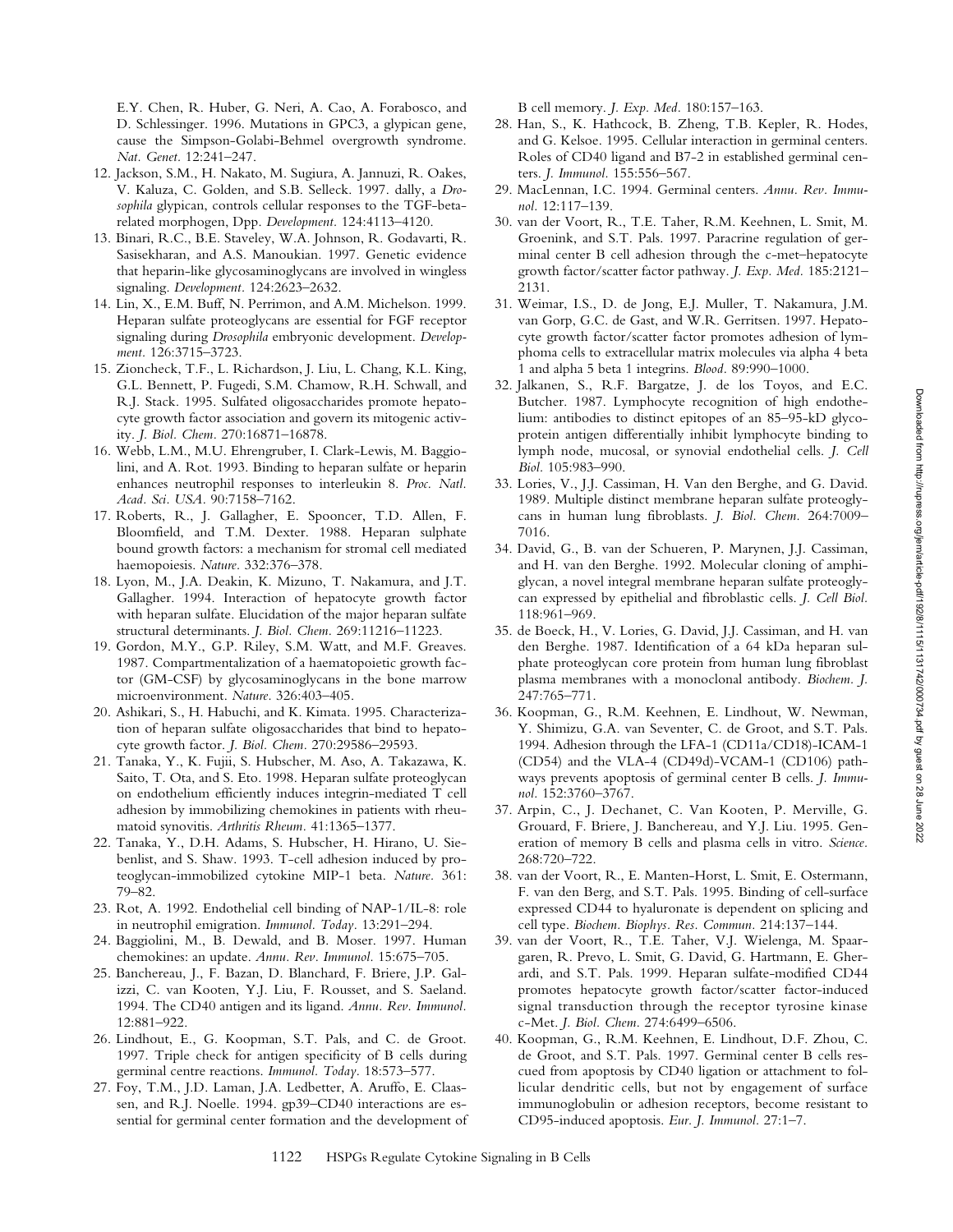- 41. Amara, A., O. Lorthioir, A. Valenzuela, A. Magerus, M. Thelen, M. Montes, J.L. Virelizier, M. Delepierre, F. Baleux, H. Lortat-Jacob, and F. Arenzana-Seisdedos. 1999. Stromal cell-derived factor-1alpha associates with heparan sulfates through the first beta-strand of the chemokine. *J. Biol. Chem.* 274:23916–23925.
- 42. Donate, L.E., E. Gherardi, N. Srinivasan, R. Sowdhamini, S. Aparicio, and T.L. Blundell. 1994. Molecular evolution and domain structure of plasminogen-related growth factors (HGF/SF and HGF1/MSP). *Protein Sci.* 3:2378–2394.
- 43. Bleul, C.C., R.C. Fuhlbrigge, J.M. Casasnovas, A. Aiuti, and T.A. Springer. 1996. A highly efficacious lymphocyte chemoattractant, stromal cell–derived factor 1 (SDF-1). *J. Exp. Med.* 184:1101–1109.
- 44. Jackson, D.G., J.I. Bell, R. Dickinson, J. Timans, J. Shields, and N. Whittle. 1995. Proteoglycan forms of the lymphocyte homing receptor CD44 are alternatively spliced variants containing the v3 exon. *J. Cell Biol.* 128:673–685.
- 45. Weidner, K.M., S. Di Cesare, M. Sachs, V. Brinkmann, J. Behrens, and W. Birchmeier. 1996. Interaction between Gab1 and the c-Met receptor tyrosine kinase is responsible for epithelial morphogenesis. *Nature.* 384:173–176.
- 46. Aviezer, D., D. Hecht, M. Safran, M. Eisinger, G. David, and A. Yayon. 1994. Perlecan, basal lamina proteoglycan, promotes basic fibroblast growth factor-receptor binding, mitogenesis, and angiogenesis. *Cell.* 79:1005–1013.
- 47. DiGabriele, A.D., I. Lax, D.I. Chen, C.M. Svahn, M. Jaye, J. Schlessinger, and W.A. Hendrickson. 1998. Structure of a heparin-linked biologically active dimer of fibroblast growth factor. *Nature.* 393:812–817.
- 48. Spivak-Kroizman, T., M.A. Lemmon, I. Dikic, J.E. Ladbury, D. Pinchasi, J. Huang, M. Jaye, G. Crumley, J. Schlessinger, and I. Lax. 1994. Heparin-induced oligomerization of FGF molecules is responsible for FGF receptor dimerization, activation, and cell proliferation. *Cell.* 79:1015–1024.
- 49. Hartmann, G., T. Prospero, V. Brinkmann, C. Ozcelik, G. Winter, J. Hepple, S. Batley, F. Bladt, M. Sachs, C. Birchmeier, et al. 1998. Engineered mutants of HGF/SF with reduced binding to heparan sulphate proteoglycans, decreased clearance and enhanced activity in vivo. *Curr. Biol.* 8:125– 134.
- 50. Rahmoune, H., P.S. Rudland, J.T. Gallagher, and D.G. Fernig. 1998. Hepatocyte growth factor/scatter factor has distinct classes of binding site in heparan sulfate from mammary cells. *Biochemistry.* 37:6003–6008.
- 51. Soede, R.D., Y.M. Wijnands, I. Van Kouteren-Cobzaru, and E. Roos. 1998. ZAP-70 tyrosine kinase is required for LFA-1–dependent T cell migration. *J. Cell Biol.* 142:1371–1379.
- 52. Bleul, C.C., J.L. Schultze, and T.A. Springer. 1998. B lymphocyte chemotaxis regulated in association with microanatomic localization, differentiation state, and B cell receptor engagement. *J. Exp. Med.* 187:753–762.
- 53. van der Voort, R., T.E.I. Taher, P.W.B. Derksen, M. Spaargaren, R. van der Neut, and S.T. Pals. 2000. The hepatocyte growth factor-Met pathway in development, tumorigenesis, and B cell differentiation. *Adv. Cancer Res.* 79:39–90.
- 54. Bottaro, D.P., J.S. Rubin, D.L. Faletto, A.M. Chan, T.E. Kmiecik, G.F. Vande Woude, and S.A. Aaronson. 1991. Identification of the hepatocyte growth factor receptor as the c-met proto-oncogene product. *Science.* 251:802–804.
- 55. Montesano, R., K. Matsumoto, T. Nakamura, and L. Orci. 1991. Identification of a fibroblast-derived epithelial morphogen as hepatocyte growth factor. *Cell.* 67:901–908.
- 56. Nakamura, T., T. Nishizawa, M. Hagiya, T. Seki, M. Shimonishi, A. Sugimura, K. Tashiro, and S. Shimizu. 1989. Molecular cloning and expression of human hepatocyte growth factor. *Nature.* 342:440–443.
- 57. Naldini, L., E. Vigna, R.P. Narsimhan, G. Gaudino, R. Zarnegar, G.K. Michalopoulos, and P.M. Comoglio. 1991. Hepatocyte growth factor (HGF) stimulates the tyrosine kinase activity of the receptor encoded by the proto-oncogene c-MET. *Oncogene.* 6:501–504.
- 58. Stoker, M., E. Gherardi, M. Perryman, and J. Gray. 1987. Scatter factor is a fibroblast-derived modulator of epithelial cell mobility. *Nature.* 327:239–242.
- 59. Bladt, F., D. Riethmacher, S. Isenmann, A. Aguzzi, and C. Birchmeier. 1995. Essential role for the c-met receptor in the migration of myogenic precursor cells into the limb bud. *Nature.* 376:768–771.
- 60. Schmidt, C., F. Bladt, S. Goedecke, V. Brinkmann, W. Zschiesche, M. Sharpe, E. Gherardi, and C. Birchmeier. 1995. Scatter factor/hepatocyte growth factor is essential for liver development. *Nature.* 373:699–702.
- 61. Uehara, Y., O. Minowa, C. Mori, K. Shiota, J. Kuno, T. Noda, and N. Kitamura. 1995. Placental defect and embryonic lethality in mice lacking hepatocyte growth factor/scatter factor. *Nature.* 373:702–705.
- 62. Weidner, K.M., J. Behrens, J. Vandekerckhove, and W. Birchmeier. 1990. Scatter factor: molecular characteristics and effect on the invasiveness of epithelial cells. *J. Cell Biol.* 111:2097–2108.
- 63. Rong, S., S. Segal, M. Anver, J.H. Resau, and G.F. Vande Woude. 1994. Invasiveness and metastasis of NIH 3T3 cells induced by Met-hepatocyte growth factor/scatter factor autocrine stimulation. *Proc. Natl. Acad. Sci. USA.* 91:4731– 4735.
- 64. Giordano, S., Z. Zhen, E. Medico, G. Gaudino, F. Galimi, and P.M. Comoglio. 1993. Transfer of motogenic and invasive response to scatter factor/hepatocyte growth factor by transfection of human MET protooncogene. *Proc. Natl. Acad. Sci. USA.* 90:649–653.
- 65. Nagasawa, T., H. Kikutani, and T. Kishimoto. 1994. Molecular cloning and structure of a pre-B-cell growth-stimulating factor. *Proc. Natl. Acad. Sci. USA.* 91:2305–2309.
- 66. Nagasawa, T., S. Hirota, K. Tachibana, N. Takakura, S. Nishikawa, Y. Kitamura, N. Yoshida, H. Kikutani, and T. Kishimoto. 1996. Defects of B-cell lymphopoiesis and bonemarrow myelopoiesis in mice lacking the CXC chemokine PBSF/SDF-1. *Nature.* 382:635–638.
- 67. Tachibana, K., S. Hirota, H. Iizasa, H. Yoshida, K. Kawabata, Y. Kataoka, Y. Kitamura, K. Matsushima, N. Yoshida, S. Nishikawa, et al. 1998. The chemokine receptor CXCR4 is essential for vascularization of the gastrointestinal tract. *Nature.* 393:591–594.
- 68. Zou, Y.R., A.H. Kottmann, M. Kuroda, I. Taniuchi, and D.R. Littman. 1998. Function of the chemokine receptor CXCR4 in haematopoiesis and in cerebellar development. *Nature.* 393:595–599.
- 69. Aiuti, A., I.J. Webb, C. Bleul, T. Springer, and J.C. Gutierrez-Ramos. 1997. The chemokine SDF-1 is a chemoattrac $tant for human CD34<sup>+</sup> hematopoietic progenitor cells and$ provides a new mechanism to explain the mobilization of CD34<sup>+</sup> progenitors to peripheral blood. *J. Exp. Med.* 185: 111–120.
- 70. D'Apuzzo, M., A. Rolink, M. Loetscher, J.A. Hoxie, I. Clark-Lewis, F. Melchers, M. Baggiolini, and B. Moser.